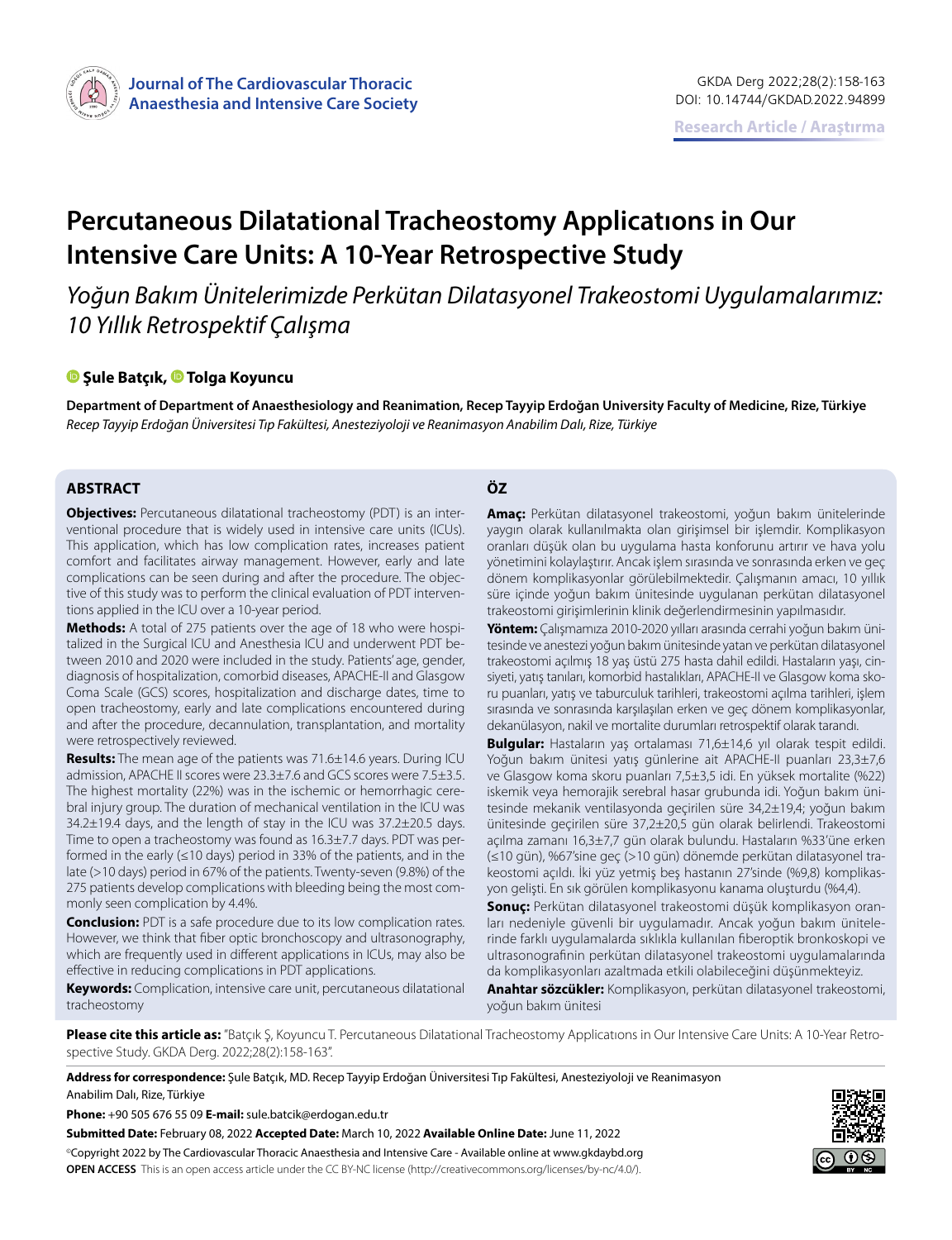# **Introduction**

Tracheostomy is an interventional procedure that is widely used in intensive care units (ICU). Surgical or percutaneous dilatational tracheostomy (PDT) techniques can be used for the procedure. PDT is a procedure in which blunt dissection of pretracheal tissues is followed by dilation of the trachea over the guidewire and placement of the tracheal cannula with the Seldinger technique.<sup>[1,2]</sup> It is frequently preferred in ICUs, especially in cases where elective tracheostomy will be performed, because it can be applied easily and in a short time at the patient's bed, and its complication rates and cost are low.<sup>[3,4]</sup>

PDT applications increase patient comfort, reduce the need for sedation, shorten and ensure safer execution of the weaning process, improve oral hygiene, allow oral nutrition, facilitate patient self-expression, and airway care outside the ICU.<sup>[5,6]</sup> Although timing for tracheostomy applications is still controversial, early (<10 days) tracheostomy placement is associated with better outcomes.<sup>[7,8]</sup>

However, some complications such as bleeding, hypercapnia, hypoxia, subcutaneous emphysema, pneumothorax, tracheal wall and esophageal injury, paratracheal placement, aspiration, sudden death, decannulation, tracheoesophageal fistula, and tracheal stenosis can be seen during and after the procedure.<sup>[9,10]</sup>

The aim of this study is to make a clinical evaluation of PDT interventions applied in an ICU over a 10-year period. Thus, comparable data will be obtained with the aim of reducing complications and improving practices.

#### **Methods**

Our study included 319 patients aged over 18 years who were hospitalized in the Surgical ICU and Anesthesia ICU and underwent PDT between 2010 and 2020. Forty-four patients were excluded due to missing data. The study was approved by the Recep Tayyip Erdoğan University Non-Invasive Clinical Research Ethics Committee. (Date: 08/04/2021; Decision No: 2021/54).

Patients' age, gender, diagnosis of admission, comorbid diseases, APACHE-II and Glasgow Coma Scale (GCS) scores, hospitalization and discharge dates, time to open tracheostomy, early and late complications encountered during and after the procedure, decannulation, transplantation, and mortality were retrospectively reviewed. The screening was carried out through archived ICU epicrisis and hospital information management system. Relatives of the patients who were discharged with a home type mechanical ventilator were contacted by phone and learned about the patients' health status, decannulation status, and whether they were using a mechanical ventilator.

## **PDT Protocol in Our Clinic**

Enteral feeding of all patients was stopped 6 h before the procedure. Routine monitoring was provided with electrocardiography, pulse oximetry, end-tidal carbon dioxide pressure, and blood pressure during the procedure. FiO<sub>2</sub> was set to 100% at controlled mode in the mechanical ventilator. The patients were administered intravenous (iv) fentanyl 2 μg/kg, midazolam 0.1 mg/kg, and rocuronium 0.6 mg/kg. for anesthesia. While the patients were lying in the supine position, the head was extended with a support placed under the shoulder. In our clinic, forceps dilatation method (Griggs guidewire dilating forceps) is used in PDT procedures. During the procedure, the assistant standing at the patient's bedside deflated the endotracheal tube balloon and pulled the tube under the vocal cords. The spacing between the second and third tracheal rings was determined by palpation and local anesthesia was administered with 2% lidocaine (2-3 mL) containing 1/100,000 adrenaline. A transverse incision of approximately 1 cm was made utilizing a scalpel and a 14 G needle was advanced into the tracheal lumen with a saline-filled syringe until air aspiration was observed. When the trachea was reached, a guidewire was inserted into the lumen through the needle. The entry site was dilated by passing an 8F dilator over the guide wire. After the dilator was removed, the skin, subcutaneous layer and trachea were dilated with a forceps and a #7.5 or #8 tracheotomy cannula was inserted into the trachea. Respiratory sounds were listened, patients were closely monitored for early complications over 24 h and control chest radiographs were evaluated.

# **Statistical Analysis**

Statistical analysis was performed with SPSS 22.0 (Statistical Package for the Social Sciences) package software. In the evaluation of the data, qualitative data are expressed as frequency and percentage, and quantitative data as mean± standard deviation. To compare variables Chi-square test and Student's t-test were used. p-values below 0.05 were considered statistically significant.

#### **Results**

Between 2010 and 2020, PDT was applied to 319 patients in the Surgical ICU and Anesthesia ICU. Among these, screening data were obtained for 275 patients. Of all patients, 56.6% were male. The mean age of all patients was 71.6±14.6 years and the body mass index was 26.5±4.7 kg/ m2. Of the patients, 53.6% were admitted from the emergency department, 39.5% from other services, and 6.5% from another secondary ICU. The most common comorbid diseases observed in the patients were hypertension (47.5%), chronic obstructive pulmonary disease (30.1%),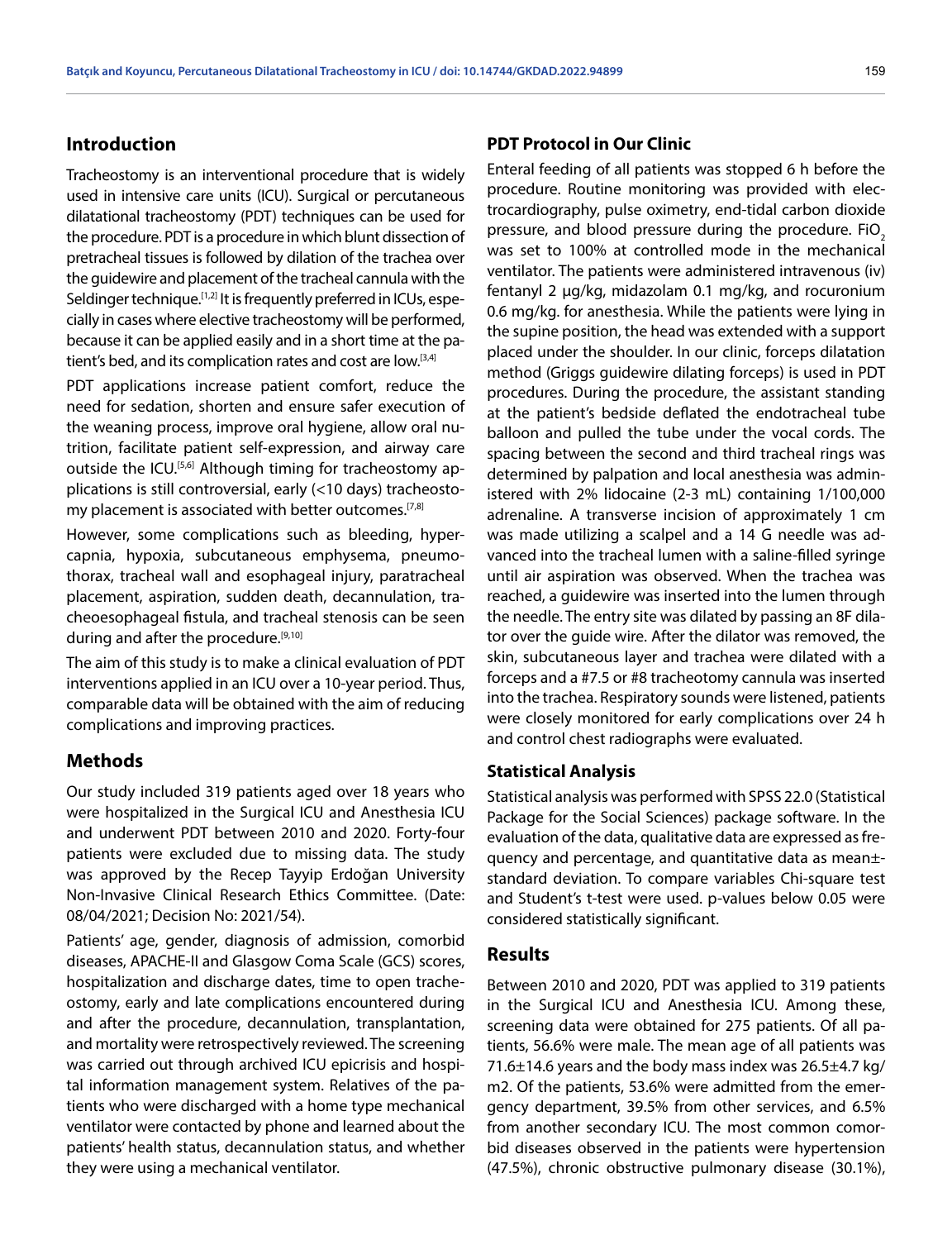| <b>Table 1.</b> Distribution of tracheostomized patients according to emilear diagnosis and mortality rates |      |             |      |              |      |  |  |
|-------------------------------------------------------------------------------------------------------------|------|-------------|------|--------------|------|--|--|
| $90$ -Day                                                                                                   |      |             |      | <b>Total</b> |      |  |  |
| <b>Survived</b>                                                                                             |      | <b>Died</b> |      |              |      |  |  |
| n                                                                                                           | $\%$ | $\mathbf n$ | $\%$ | n            | $\%$ |  |  |
| 24                                                                                                          | 8    | 60          | 22   | 84           | 30   |  |  |
| 18                                                                                                          |      | 50          | 18   | 68           | 25   |  |  |
| 12                                                                                                          | 4    | 22          | 8    | 34           | 12   |  |  |
| 12                                                                                                          | 4    | 18          |      | 30           | 11   |  |  |
|                                                                                                             |      | 16          | 6    | 21           | 8    |  |  |
| 6                                                                                                           |      | 14          |      | 20           |      |  |  |
|                                                                                                             |      | 9           |      | 10           |      |  |  |
|                                                                                                             |      | 6           |      | 8            |      |  |  |
| 80                                                                                                          | 29   | 195         | 71   | 275          | 100  |  |  |
|                                                                                                             |      |             |      |              |      |  |  |

**Table 1.** Distribution of tracheostomized patients according to clinical diagnosis and mortality rates

and diabetes mellitus (27.2%). The 90-day mortality rate of all patients included in the study was 71%. The highest mortality (22%) was in the ischemic or hemorrhagic cerebral injury group (Table 1).

The duration of mechanical ventilation in the ICU was 34.2±19.4 days, and the length of stay in the ICU was 37.2±20.5 days. The length of stay in the ICU according to the clinical diagnosis of the patients is given in Table 2.

The earliest PDT was performed on the 2<sup>nd</sup> day and the latest PDT was performed on the 63<sup>rd</sup> day of ICU admission. Time to open a tracheostomy was determined as 16.3±7.7 days. PDT was performed in the early ( $\leq$ 10 days) period in 33% of the patients and in the late (>10 days) period in 67% of the patients (Table 3). In the patient group with early tracheostomy, the APACHE II and GCS scores of the ICU hospitalization days were determined as 24.43±7.37 and 7.04±3.16, respectively. In the group of patients with late tracheostomy, the APACHE II and GCS scores of the ICU hospitalization days were determined as 22.69±7.61 and 7.7±3.74, re**Table 2.** The length of stay in the intensive care unit according to the clinical diagnosis of the patients

| <b>Clinical diagnosis</b>                           | Days of<br>hospitalization<br>in the ICU<br>Mean±SD |
|-----------------------------------------------------|-----------------------------------------------------|
| Ischemic or hemorrhagic cerebral injury             | $37.7 \pm 18.9$                                     |
| Acute or chronic pulmonary pathologies              | $35.1 \pm 16.5$                                     |
| Infectious diseases                                 | $31.5 + 12.9$                                       |
| Coronary ischemic pathology                         | $34.6 + 17.5$                                       |
| Surgical complications                              | $47.3 + 31.9$                                       |
| Multi-traumas                                       | $36.2 + 14.4$                                       |
| Cancers and diseases that cause<br>immunodeficiency | $32.7 + 24.3$                                       |
| Chronic organ failures                              | $37.4 \pm 21.6$                                     |
| ICU: Intensive care unit; SD: Standard deviation.   |                                                     |

spectively. There was no statistically significant difference between the early and late tracheostomy groups in terms of APACHE II and GCS scores (p>0.05, p=0.73, and p=0.151).

| <b>Table 3.</b> Day to tracheostomy application according to the cinneal diagnosis of the patients |                                                                          |              |     |      |  |  |  |
|----------------------------------------------------------------------------------------------------|--------------------------------------------------------------------------|--------------|-----|------|--|--|--|
| <b>Clinical diagnosis</b>                                                                          | <b>Number of patients</b><br>according to the time<br>to trachepstomy, n | <b>Total</b> |     |      |  |  |  |
|                                                                                                    | $\leq 10$ days                                                           | $>10$ days   | n   | $\%$ |  |  |  |
| Ischemic or hemorrhagic cerebral injury                                                            | 25                                                                       | 59           | 84  | 30   |  |  |  |
| Acute or chronic pulmonary pathologies                                                             | 19                                                                       | 49           | 68  | 25   |  |  |  |
| Infectious diseases                                                                                | 10                                                                       | 24           | 34  | 12   |  |  |  |
| Coronary ischemic pathology                                                                        | 14                                                                       | 16           | 30  | 11   |  |  |  |
| Surgical complications                                                                             | 6                                                                        | 15           | 21  | 8    |  |  |  |
| Multi-traumas                                                                                      | 8                                                                        | 12           | 20  |      |  |  |  |
| Cancers and diseases that cause immunodeficiency                                                   |                                                                          |              | 10  | 4    |  |  |  |
| Chronic organ failures                                                                             | 4                                                                        |              | 8   | 3    |  |  |  |
| Total                                                                                              | 91                                                                       | 184          | 275 | 100  |  |  |  |

**Table 3.** Day to tracheostomy application according to the clinical diagnosis of the patients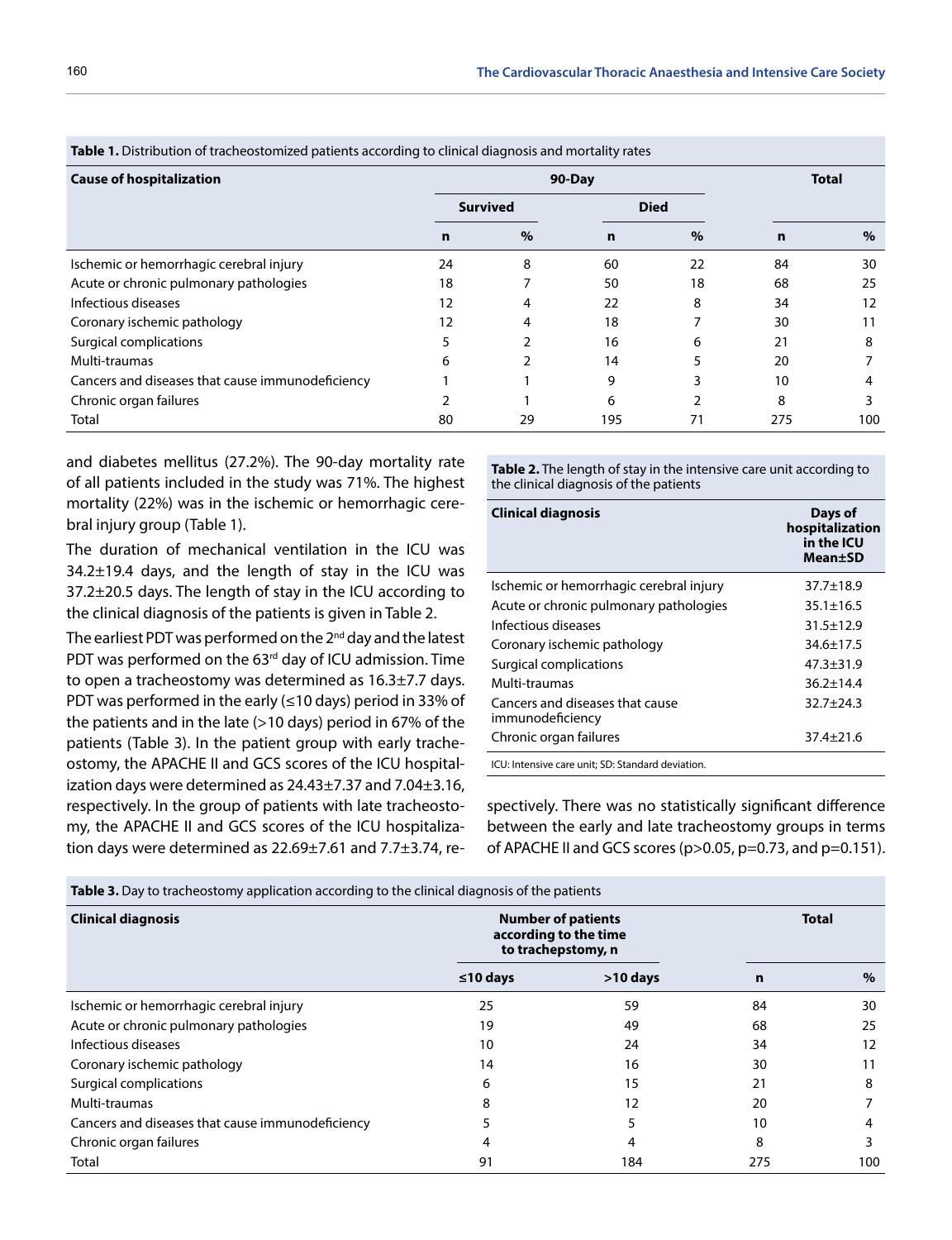**Table 4.** Tracheostomy complications and rate

| <b>Complication type</b>     |    | <b>Patients</b> |
|------------------------------|----|-----------------|
|                              | n  | $\%$            |
| Early                        | 25 | 9.1             |
| Hemorrhage                   | 12 |                 |
| Subcutaneous emphysema       | 8  |                 |
| Pneumothorax                 | 3  |                 |
| Cannula length insufficiency | 2  |                 |
| Late                         | 2  | 0.7             |
| Tracheal granuloma           |    |                 |
| Tracheoesophageal fistula    | 1  |                 |
| Total                        | 27 | 9.8             |

The 90-day mortality was 64.8% in the early tracheostomy group and 73.9% in the late tracheostomy group. However, there was no significant difference between the groups in terms of 90-day mortality (p=0.124).

Twenty-seven (9.8%) of the 275 patients develop complications (Table 4). The most common complication was bleeding (4.4%). In tracheostomies with bleeding complications, it was observed that bleeding developed from the incision area or around the tracheostomy within the first 48 h. In 11 of the patients who developed bleeding, it was determined that the bleeding was stopped by cauterization, suturing or pressure dressing with adrenaline. In a patient who developed bleeding, surgical support was requested, bleeding was controlled, and then the PDT procedure was completed. Among the early complications, three patients developed pneumothorax and underwater drainage was applied for treatment. It was observed that eight patients who developed subcutaneous emphysema after PDT did not need any intervention. It was determined that a patient who developed tracheal granuloma was followed up with endotracheal intubation for 22 days, and then diagnosed by bronchoscopic evaluation due to recurrent airway pressure increases on the  $36<sup>th</sup>$  day of tracheostomy, and the patient was followed-up with an adjustable length cannula and died due to septic clinical picture.

Of the patients who underwent tracheostomy, 11 were referred to external centers without switching to a home ventilator, and 21 patients were transferred to the relevant services in spontaneous breathing with easy breath and 92 patients in assisted/controlled breathing with a home ventilator. Only 12 (4.4%) of the patients were decannulated during follow-up.

## **Discussion**

In our study, we examined 275 patients who underwent PDT during a 10-year period in the ICU. The mean age of the patients was 71.6±14.6 years, and 56.6% were male. The most common indications for PDT according to clinical diagnosis were ischemic/hemorrhagic cerebral injury and acute/chronic pulmonary pathologies. The intubation duration of the patients was 16.3±7.7 days and the total length of stay in the ICU was 37.2±20.5 days. Early and late complications related to PDT developed in 9.8% of the patients. The most common complications during the application were early bleeding and subcutaneous emphysema. In the late period, tracheal granuloma and tracheoesophageal fistula were detected.

It is important to minimize the complications of endotracheal intubation and mechanical ventilation in ICU. In cases of prolonged endotracheal intubation, tracheostomy is applied to ensure the airway safety and comfort of the patients.[11] PDT is preferred for its advantages such as low complication rates and short opening time.[1,3,12-15] Similar to our study, there are studies in the literature reporting that early and late complications related to PDT are less common, [16,17] as well as studies that found the opposite. [18,19]

Karasu et al.[14] evaluated 132 patients who underwent PDT and reported that 37.5% of them were hospitalized for neurological disorders. Other studies have stated that the most common diagnosis of ICU admission was neurological disorders, followed by respiratory failure.<sup>[15,20,21]</sup> In our study, the most common hospitalization diagnoses of our patients who underwent PDT were ischemic/hemorrhagic cerebral injury and acute/chronic pulmonary pathologies.

There are recommendations regarding the days on which tracheostomy should be performed in patients with mechanical ventilation in the ICU. However, PDT procedures performed within 8-10 days are associated with better results. The time from hospitalization to the day of tracheostomy application varies among studies.<sup>[13,22]</sup> In our study, the number of patients who underwent tracheostomy in less than or more than 10 days was 91 (33%) and 184 (67%), respectively. We thought that factors such as the mean age of the patients in the geriatric age group, the inability to obtain consent for tracheostomy from the relatives of the patients in a short time, and the use of anticoagulant drugs were effective in this result.

Minor hemorrhages, which are among the early complications of PDT, usually originate from the anterior tracheal wall. These hemorrhages can be controlled by pressure or suturing during the application. The previous studies reported minor bleeding, which is one of the early complications of PDT, at a rate of 1.5-5.2%.[11,20,21] In our study, minor bleeding occurred at a rate of 4.3% during the procedure. Major bleedings are venous bleedings at a rate of 0.17-2.6%.[23-25] In our study, major bleeding was observed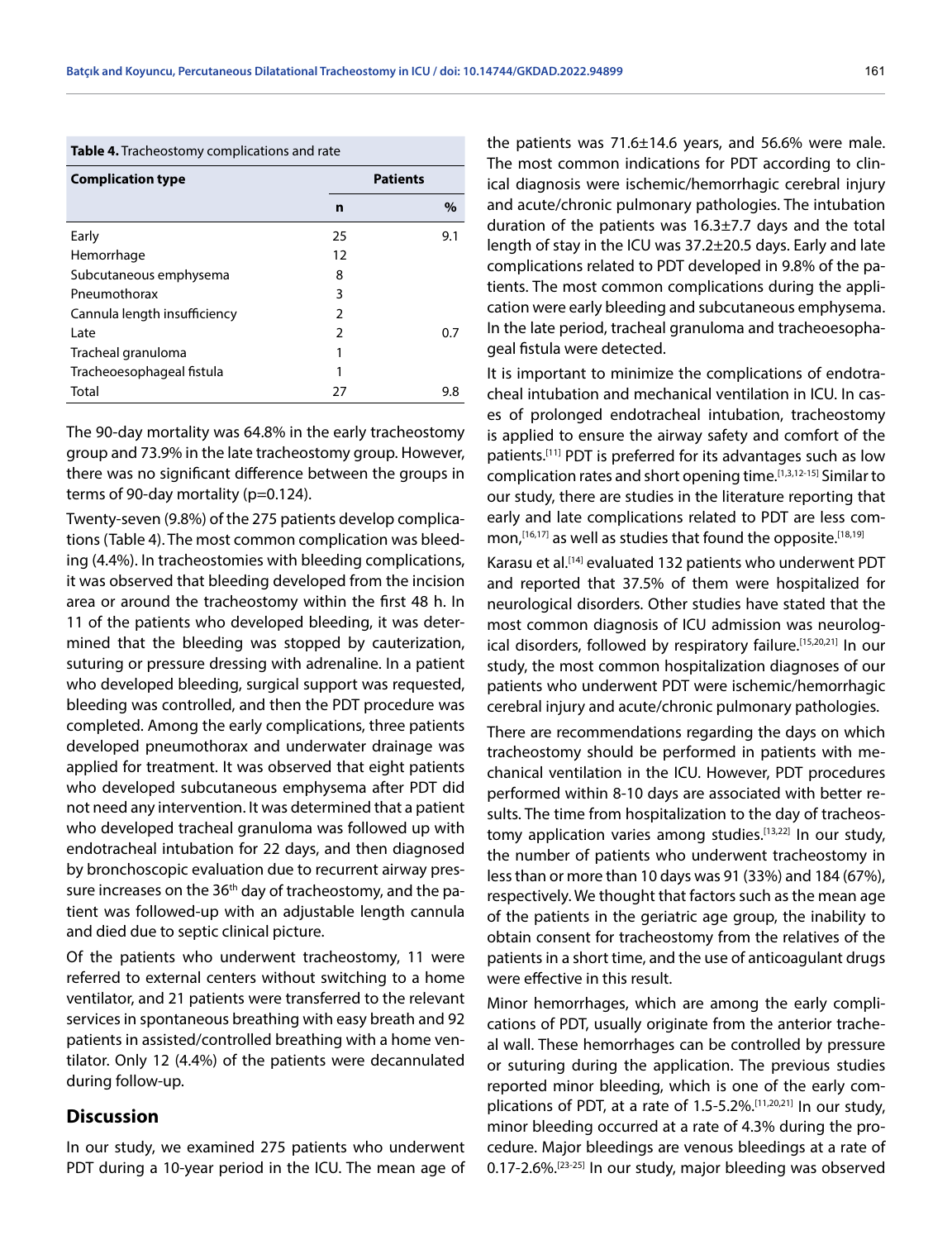in one case. These complications should be detected in a short time and surgical intervention should be performed by performing neck exploration without delay.

The use of fiberoptic bronchoscopy (FOB) during PDT procedures prolongs the procedure time, but can reduce complications.[26] However, a recent study demonstrated that the use of real-time ultrasonography (USG) during PDT provides an advantage over conventional PDT using bronchoscopy in reducing the incidence of minor bleeding.[27] In our clinic, we prefer surgical tracheostomy in cases such as morbid obesity, goiter, cervical pathology, and anatomical difficulties. Therefore, we found low early complication rates in our study. However, we think that the use of USG and FOB can provide a safer application area in specific patients.

Tracheal stenosis and granuloma, tracheoesophageal fistula, and stromal infection can be seen as late complications of PDT. Tracheoesophageal fistula complication is encountered in 1% of PDT cases in the late period. In general, this complication occurs due to iatrogenic damage and ischemia of the posterior tracheal Wall.<sup>[28]</sup> In our study, tracheoesophageal fistula complication occurred in one patients. It is known that late complications are related to cuff pressure apart from PDT techniques. Sanwal et al.<sup>[29]</sup> stated that fistula develops when cuff pressure increases more than 20 cm  $\mathsf{H}_{\mathsf{2}}\mathsf{O}$ and volume more than 6-8 ml. The cuff pressure and volume of our tracheostomy cannulas were not regularly monitored in our ICUs. If follow-up can be carried out at regular intervals, late complications related to PDT can be reduced.

PDT is a commonly performed procedure in ICUs and provides many benefits for the patient. However, there is no consensus on optimal timing in previous studies. In a Cochrane review of eight studies involving 1977 patients that evaluated the clinical outcomes of early  $( \leq 10 \text{ days})$ and late (>10 days) tracheostomy, the early tracheostomy group was found to have a lower risk of mortality (95% CI, 0.70-0.98%),  $p=0.03$ ).<sup>[30]</sup> In other studies, it was stated that early tracheostomy did not provide any benefit in terms of mortality.[31-34] A meta-analysis of 13 studies, including 2,434 patients, found that all-cause mortality in patients who underwent early (≤7 days) PDT; showed that it was not significantly lower than in patients who underwent late (>7 days) PDT.<sup>[35]</sup> In our study, it was observed that there was no difference in mortality between the patient groups with early and late tracheostomy.

Primary limitation of our study was its retrospective design and lack of the standardization of PDT applications. Our secondary limitation was that tracheostomy cuff pressure and volume were not evaluated in our clinic. If tracheostomy cuff pressure and volume were examined at regular intervals, late complications related to PDT could be predicted.

# **Conclusion**

PDT is an easy method that can be applied at the bedside in a short time in ICU patients who need mechanical ventilation for a long time. PDT is a safe practice due to its low complication rates. However, we think that FOB and USG, which are frequently used in different applications in ICUs, may also be effective in reducing complications in PDT applications.

#### **Disclosures**

**Ethics Committee Approval:** The study was approved by The Recep Tayyip Erdoğan University Faculty of Medicine Non-Invasive Clinical Research Ethics Committee (Date: 08/04/2021, No: 2021/54).

**Informed Consent:** Patient consent was not deemed necessary because of the retrospective study design.

**Peer-review:** Externally peer-reviewed.

**Conflict of Interest:** None declared.

**Financial Disclosure:** The authors declared that this study has received no financial support.

**Authorship Contributions:** Concept – Ş.B., T.K.; Design – Ş.B., T.K.; Supervision – Ş.B., T.K.; Fundings – Ş.B.; Materials – Ş.B., T.K.; Data collection &/or processing – T.K.; Analysis and/or interpretation – Ş.B.; Literature search – Ş.B., T.K.; Writing – Ş.B., T.K.; Critical review  $-$  Ş.B., T.K.

**Etik Kurul Onayı:** Çalışma Recep Tayyip Erdoğan Üniversitesi Tıp Fakültesi Girişimsel Olmayan Klinik Araştırmalar Etik Kurulu tarafından onaylandı (Tarih: 08/04/2021, Numara: 2021/54).

**Hasta Onamı:** Çalışma retrospektif olarak planlandığı için hastalardan yazılı onam alınmamıştır.

**Hakem değerlendirmesi:** Dışarıdan hakemli.

**Çıkar Çatışması:** Çıkar çatışması bulunmamaktadır.

**Finansal Destek:** Yazarlar bu çalışmanın herhangi bir finansal destek almadığını beyan etmişlerdir.

**Yazarlık Katkıları:** Fikir – Ş.B., T.K.; Tasarım – Ş.B., T.K.; Denetmeler – Ş.B., T.K.; Kaynaklar – Ş.B.; Malzemeler – Ş.B., T.K.; Veri Toplanması ve/veya İşlemesi – T.K.; Analiz ve/veya Yorum – Ş.B.; Literatür Taraması – Ş.B., T.K.; Yazıyı Yazan – Ş.B., T.K.; Eleştirel İnceleme – Ş.B., T.K.

#### **References**

- 1. Ciaglia P, Firsching R, Syniec C. Elective percutaneous dilatational tracheostomy. A new simple bedside procedure; Preliminary report. Chest 1985;87:715–9.
- 2. Raimondi N, Vial MR, Calleja J, Quintero A, Cortés A, Celis E, et al. Evidence-based guidelines for the use of tracheostomy in critically ill patients. J Crit Care 2017;38:304–18.
- 3. Totoz T, Türk HŞ, Sayın P, Ünsal O, Çınar S, Oba S. Yoğun bakım ünitemizdeki (YBÜ) perkütan trakeotomi pratiğimiz. Ş.E.E.A.H. Tıp Bülteni 2013;47:11–5.